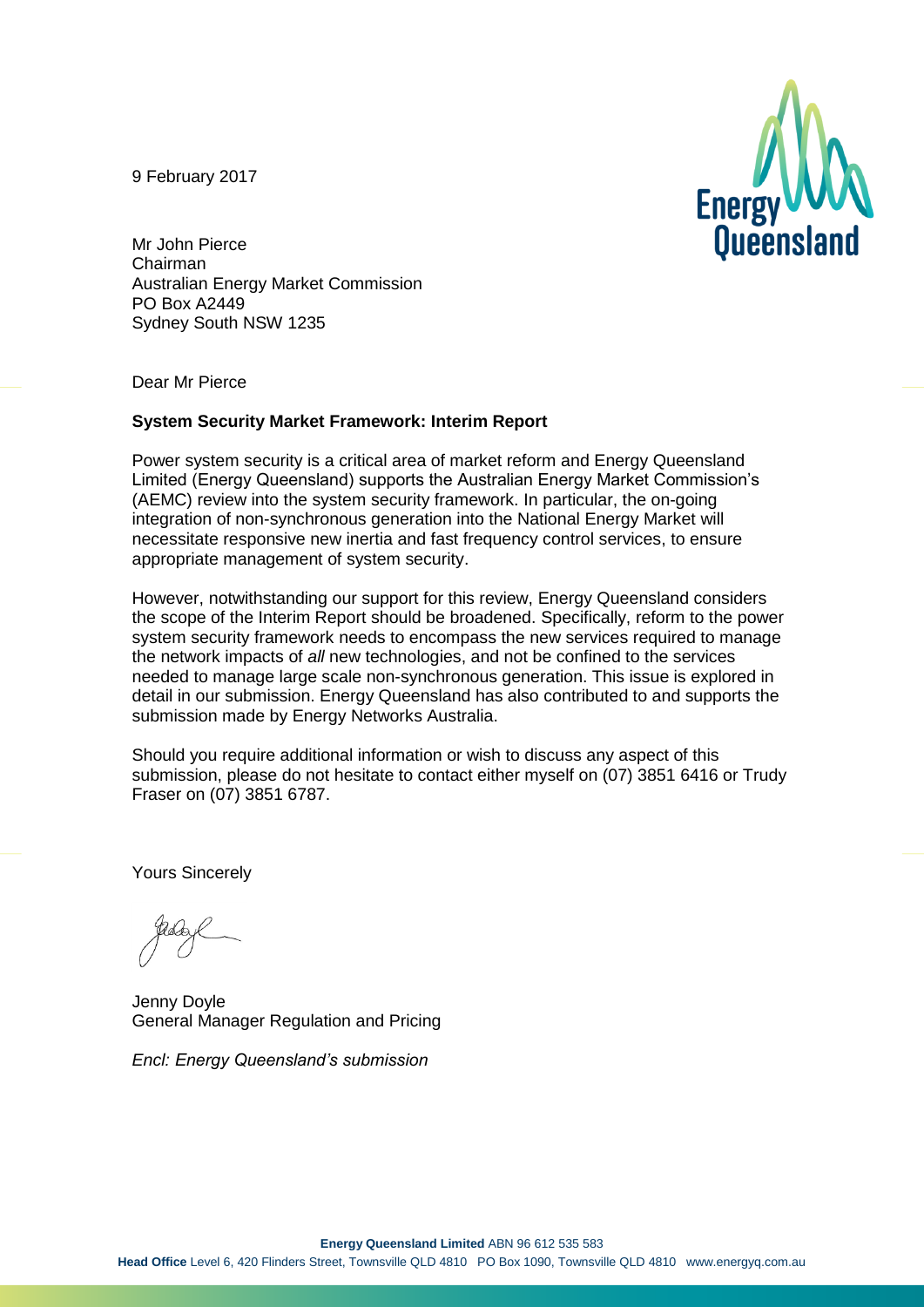# **Energy Queensland**

# **System Security Market Frameworks Review**

Submission to the Australian Energy Market Commission's Interim Report

> **Energy Queensland Limited** 9 February 2017

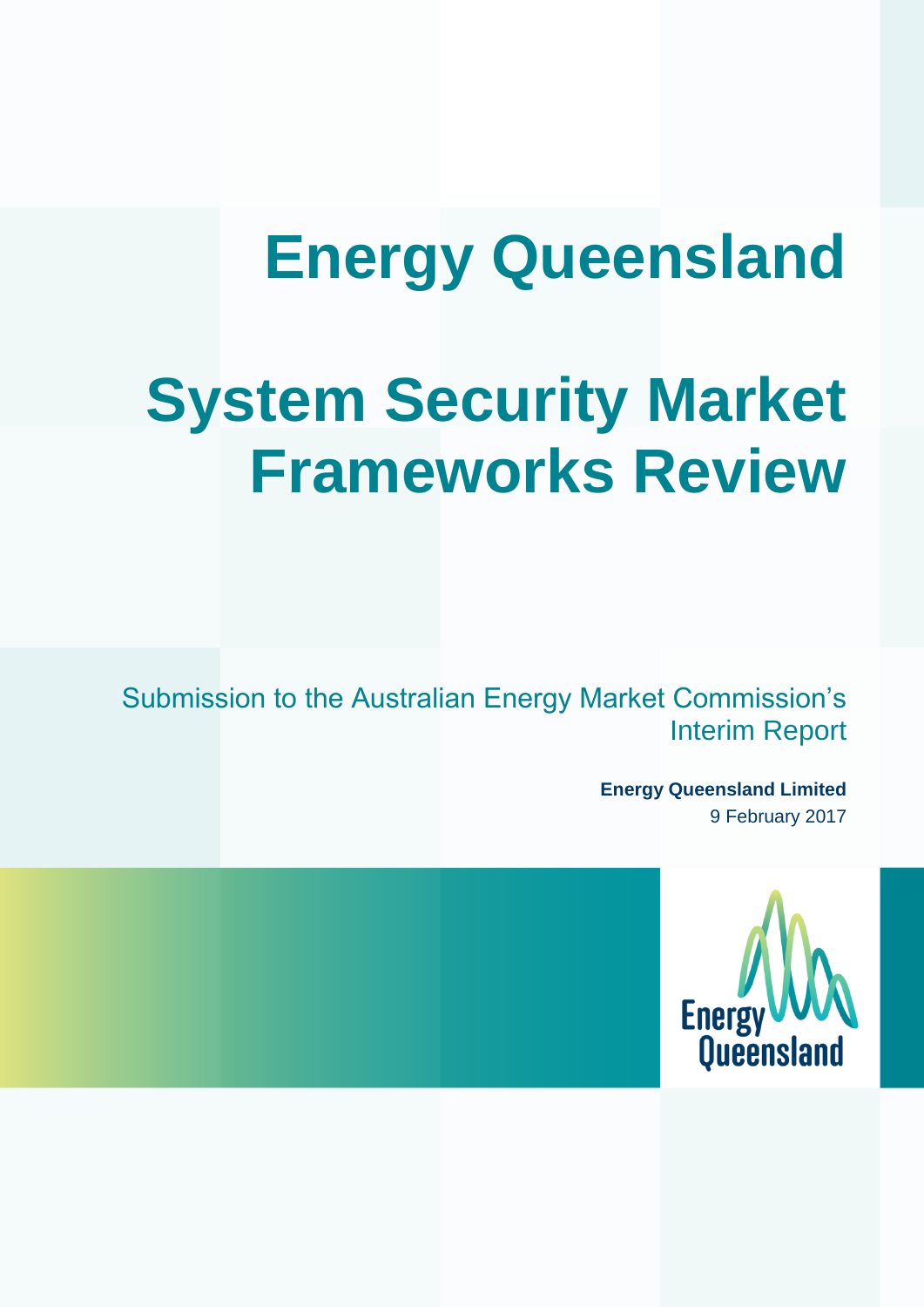#### **Contact details**

Energy Queensland Limited Jenny Doyle Phone: +61 (7) 3851 6416 Email: jenny.doyle@energyq.com.au

PO Box 1090, Townsville QLD 4810 Level 6, 420 Flinders Street, Townsville QLD 4810 www.energyq.com.au

Energy Queensland Limited ABN 96 612 535 583

© Energy Queensland Limited 2016

This work is copyright. Material contained in this document may be reproduced for personal, in-house or non-commercial use, without formal permission or charge, provided there is due acknowledgement of Energy Queensland Limited as the source. Requests and enquiries concerning reproduction and rights for a purpose other than personal, in-house or non-commercial use, should be addressed to the General Manager Customer Strategy and Engagement, Energy Queensland, PO Box 1090, Townsville QLD 4810.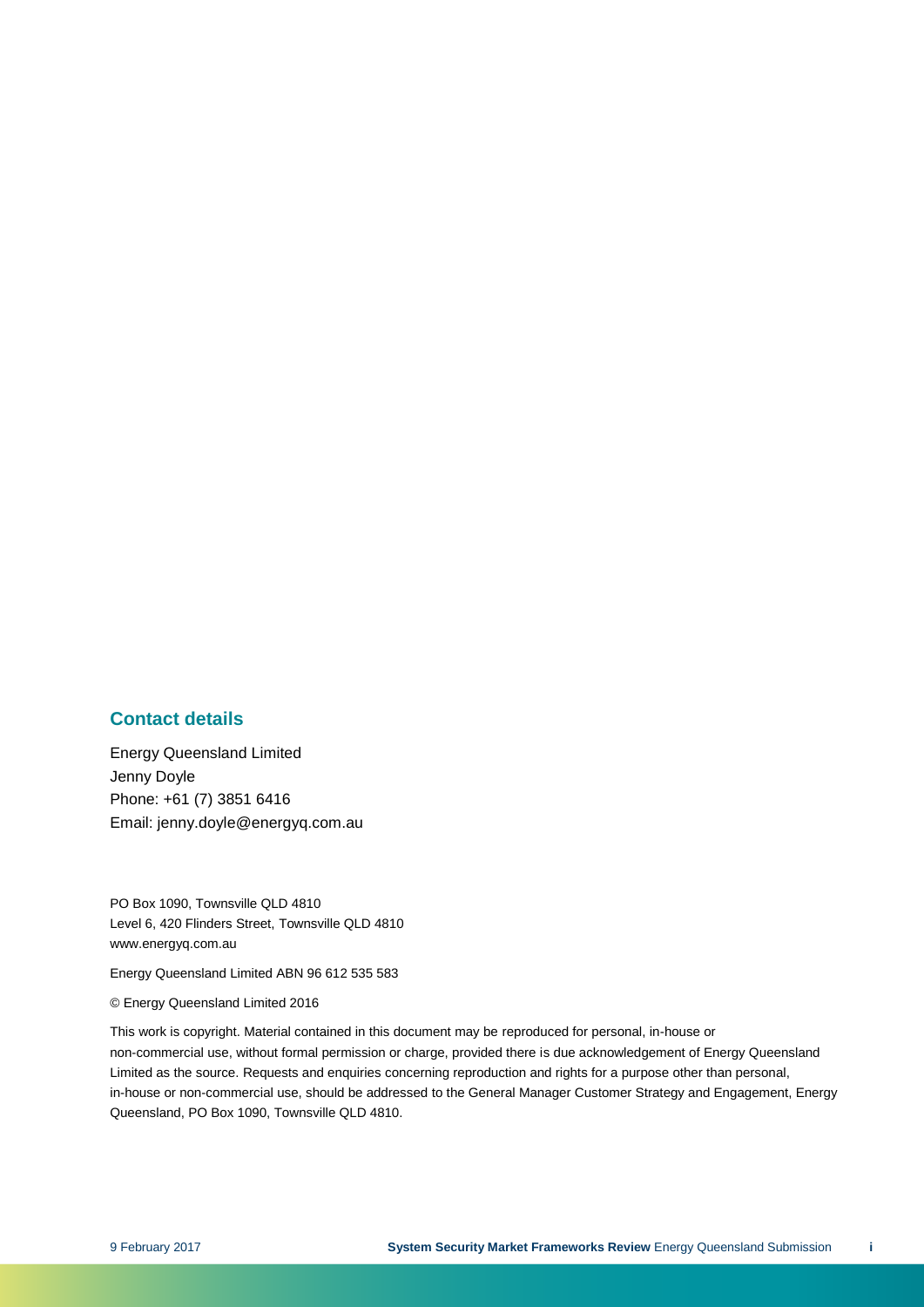## **Contents**

| 1              |     |  |  |
|----------------|-----|--|--|
|                | 1.1 |  |  |
|                |     |  |  |
|                |     |  |  |
|                |     |  |  |
|                |     |  |  |
| $\overline{2}$ |     |  |  |
|                | 2.1 |  |  |
|                | 2.2 |  |  |
|                |     |  |  |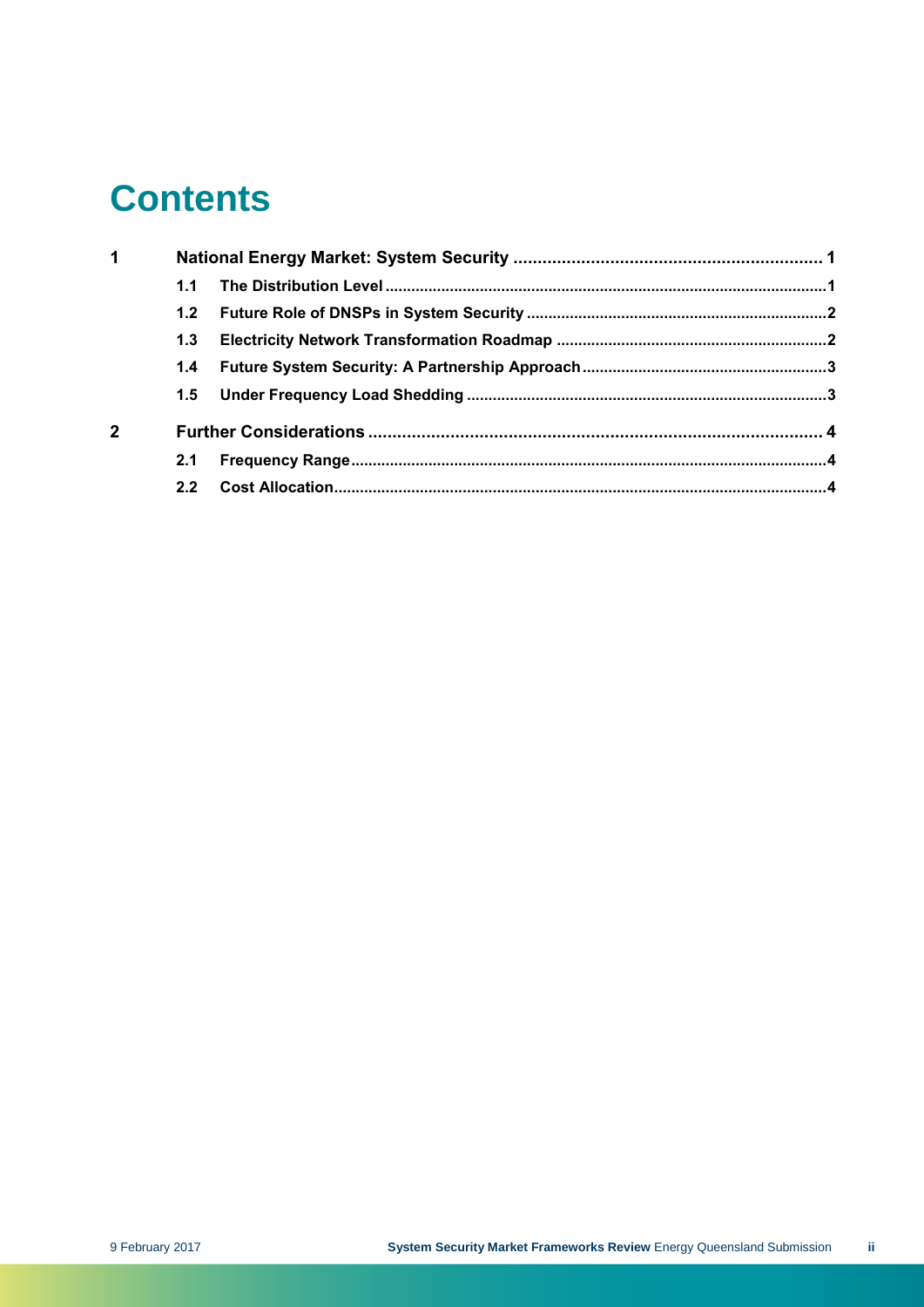## <span id="page-4-0"></span>**1 National Energy Market: System Security**

### <span id="page-4-1"></span>**1.1 The Distribution Level**

Energy Queensland Limited (Energy Queensland) strongly supports the System Security and Market Frameworks' Review (the Review). The integration of non-synchronous large and small scale generation across the National Electricity Market (NEM) is already impacting system stability. Over the medium to long term, these challenges will only increase as more large scale renewable energy generation comes on-line and there is mass uptake of energy storage (Distributed Energy Resources (DER)) at the household level that will enable aggregated load shifting. Considering this likely proliferation of DER, Energy Queensland considers the focus of the Review is too narrow in respect of the long-term integration of DER across distribution networks.

Specifically, the Review is primarily focussed on additional system stability services that could be provided at the generation, Transmission Network Service Provider (TNSP) and Australian Energy Market Operator (AEMO) level, with the Australian Energy Market Commission (AEMC) stating the Review:

*…will consider changes to wholesale energy market frameworks to complement the shift to non-synchronous forms of generation. The Review will address power system security issues identified above to assist AEMO in maintaining power system security as the industry transforms.* 1

However, Energy Queensland notes that over the medium to long term, power system security will be as equally impacted by aggregated DER and / or load under control, as it will be by the loss of inertia created by the shift to non-synchronous generation at the wholesale market level. The market framework we build today needs to reflect and prepare for the scenarios of the future. At present, the new services recommended in the Review to enhance NEM security are all generator, TNSP or AEMO focussed. As such, while we support the Review's proposals for additional system security services, the providers of these services should be expanded to include DNSPs and customers/market participants that are connected in the distribution system, but could provide these services if aggregated. Doing so will create a flexible market framework that will shape the design of the future grid in the most efficient manner.

Specifically, the fast frequency response service (FFR) proposed as a support mechanism in the management of rate of change frequency (RoCoF) events, which is restricted to the provision or procurement of FFR by TNSPs or AEMO, should be expanded to include DNSPs. This approach is

l

<sup>1</sup> AEMC, (2016), *System Security Market Framework: Interim Report*, pgs. ii & iii.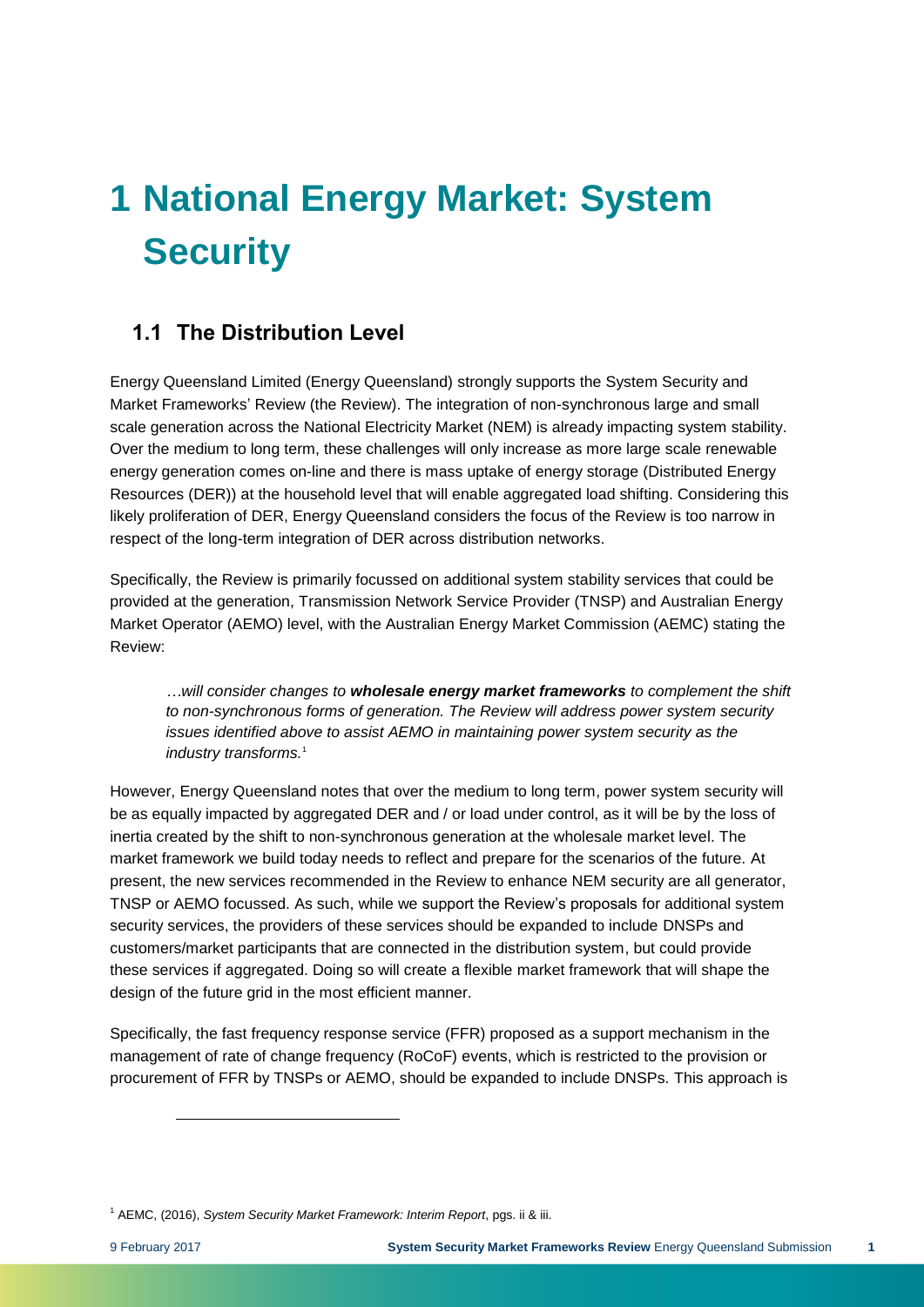in-line with the AEMC's principles to guide the development of new system security options, specifically technology neutrality. On this issue, the AEMC states in the Review that "arrangements should be designed to take into account the **full range of** potential market and **network solutions**" and that "wind, solar and batteries are all examples of technologies that have the capability to rapidly respond to deviations in system frequency".<sup>2</sup> Indeed, to capture the full benefits of these technologies over the medium to long term DNSPs will need to play a greater role in maintaining system security, as detailed below in the Electricity Networks Australia and CSIROs' *Electricity Transformation Roadmap*.

#### <span id="page-5-0"></span>**1.2 Future Role of DNSPs in System Security**

As noted, current technologies will result in third party aggregators controlling fast responding loads and / or generation on distribution networks. Over time, in aggregated size these loads may exceed that of a market generator and thus will also create faster RoCoF events and a consequent need for an FFR response service. The events that aggregators will load shift in response to could include a market price trigger, a contract, or network constraints/outages. As the RoCoF impact of such load shifting will be first seen at the distribution level, DNSPs will also require the capability to acquire an FFR service.

The management of DER impact on distribution networks is the subject of the AMEC's Approach Paper: *Distribution Market Model* which explores the potential role of the Distribution System Operator (DSO) to manage system stability. It is apparent to Energy Queensland that this Review and the DSO framework are closely interrelated. The DSO function has been proposed to manage the localised, future distribution network stability issues created by aggregated DER; and as such one aspect of this role would likely include the provision or procurement of FFR required to mitigate faster RoCoF events created by market generator scale DER load shifting. As the DSO role will either need to be undertaken by DNSPs or managed via the implementation of smart grids<sup>3</sup>, this Review must acknowledge the requirement for DNSPs to become a service provider / procurer of FFS.

### <span id="page-5-1"></span>**1.3 Electricity Network Transformation Roadmap**

As the AEMC would be aware, the Energy Networks Australia and CSIRO's *Key Concepts Report*  into their *Electricity Network Transformation Roadmap* project was released last month. The report involved a two year work program and incorporates the views of hundreds of stakeholders, 19 expert reports and analysis of energy system outcomes to 2050. Further, to deliver the Power System Security section of the Roadmap a formalised collaboration was established with the AEMO; based on the synergies between the Roadmap and AEMO's *Future Power System Security*

 $2$  The Review, pg. 47.

l

 $3$  For in-depth detail in regards to why please refer to Energy Queensland's submission to the AEMC's Distribution Market Model: Approach Paper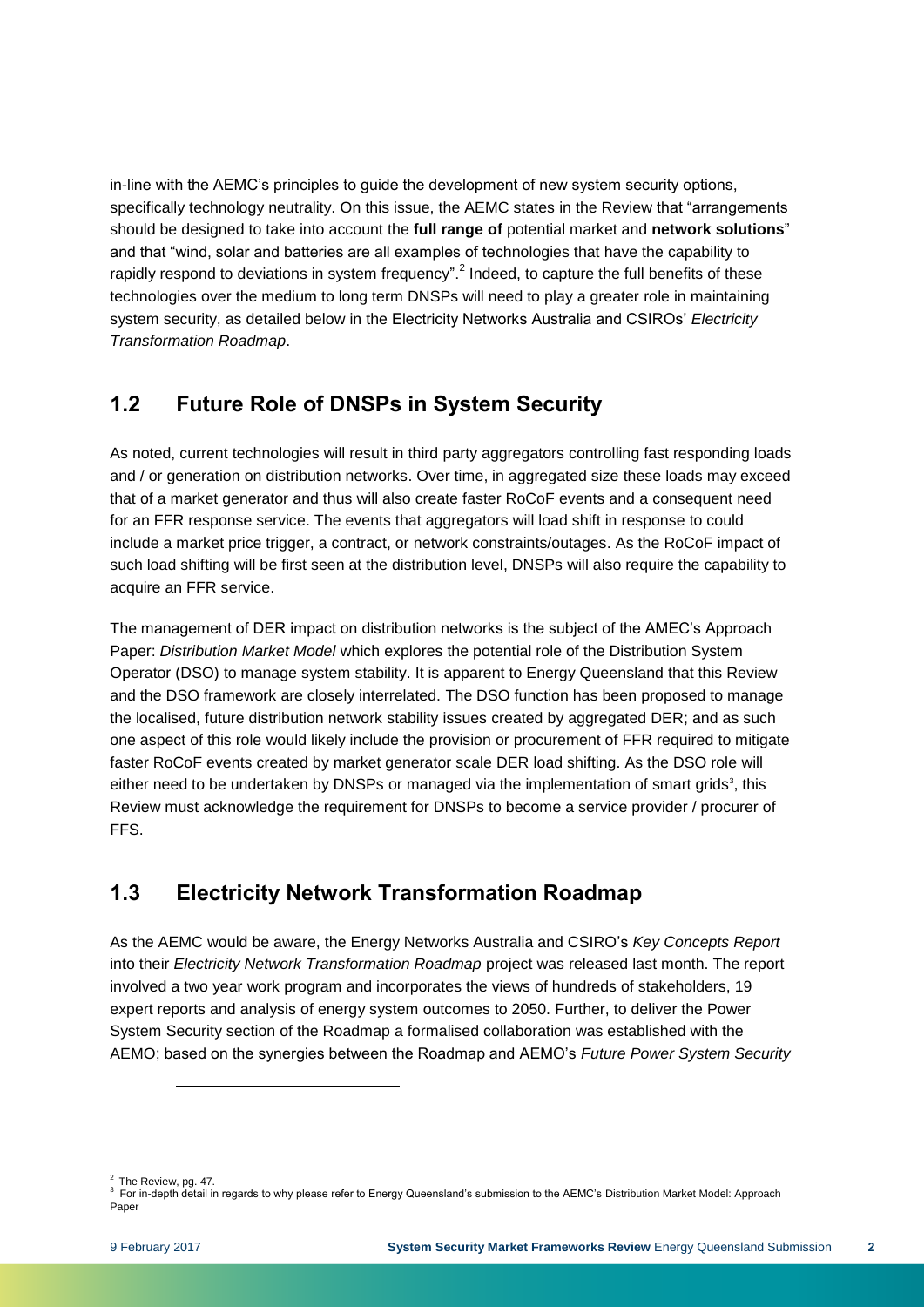program. The *Key Concepts Report* states "the distribution system is also a potential source of new ancillary services to support transmission-level system stability. New sophisticated control systems will allow inverter-connected devices to set and maintain frequency, enabling genuine replacement of synchronous generation in large network systems"<sup>4</sup> and recommends that by 2027 DNSPs provide visibility of DER and potentially also enable FCAS and delegated balancing services $^5$ .

#### <span id="page-6-0"></span>**1.4 Future System Security: A Partnership Approach**

As explained in detail in Energy Queensland's response to the AEMC's *Distribution Market Model* Approach Paper; the scale, technical constraints, network differences and sheer number of DER expected to be connected to distribution networks will make it technically impractical and inefficient for AEMO to model and manage all the distribution networks in a similar way. Further, where AEMO's system management at the wholesale market level must respond to price signals, the distribution network is managed based on the required system response and thus must be managed independently. As such, as the NEM evolves over the medium to long term, system stability will require DNSPs to manage the localised impacts of DER / distributed non-synchronous generation (and for DNSPs to consider inertia more so than currently occurs). The data required for this purpose could then be aggregated for NEM wide application and provided to AEMO to assist in its management of the wholesale market.

### <span id="page-6-1"></span>**1.5 Under Frequency Load Shedding**

Moving forward, a partnership approach to power system security is also critical to the secure management of Under Frequency Load Shedding (UFLS). Network issues are already being experienced wherein UFLS is also shedding solar generation at the customer level; with this loss of generation exacerbating the frequency issue the UFLS response was initiated to alleviate. As DNSPs will have sight of DER it is critical that the system security framework is designed to enable a collaborative approach between AEMO and DNSPs, in order to safely manage the mass uptake of generation at the customer level.

l

<sup>4</sup> *Electricity Network Transformation Roadmap*: *[Key Concepts Report,](http://www.energynetworks.com.au/sites/default/files/key_concepts_report_2016_final.pdf) 2017, pg. 56.*

<sup>5</sup> *Electricity Network Transformation Roadmap*: *[Key Concepts Report -](http://www.energynetworks.com.au/sites/default/files/summary_key_concepts_report_2016.pdf) Summary, 2017, pg. 6.*